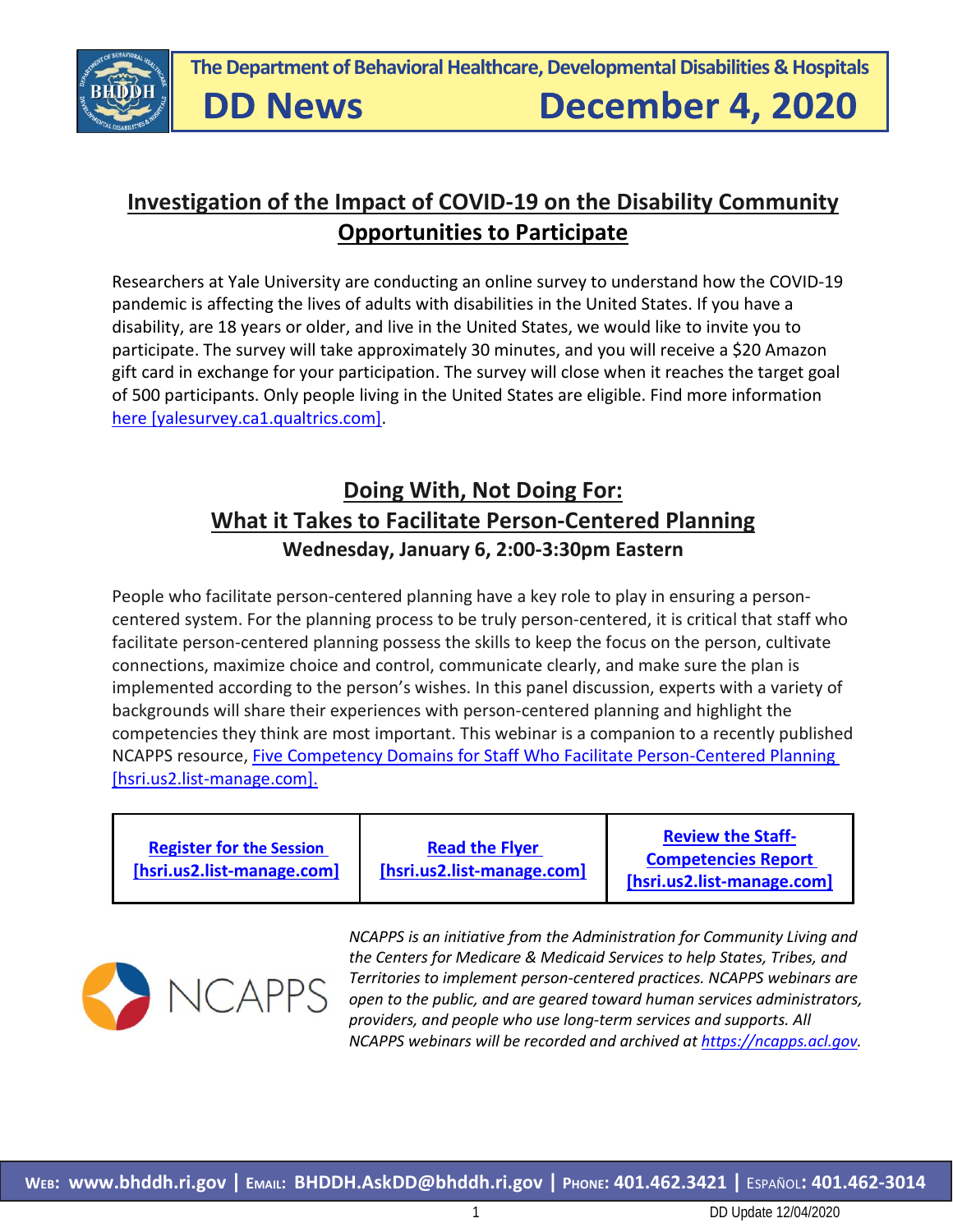# **Recorded Webinars from AAIDD**

The following two webinars are from the American Association on Intellectual and Developmental Disabilities (AAIDD), which has been providing worldwide leadership in the field of intellectual and developmental disabilities since 1876.

### **What We've Lost and How We're Grieving**

Grief doesn't always mean death and loss and it isn't always tangible. Jamie Anderson once said "Grief is just love with no place to go". Whether it's a physical death or an emotional loss, it can help to have insight on where feelings come from and how to navigate them when they overwhelm us.

#### In this webinar, participants will

- Be able to name your needs and how they are getting fulfilled.
- Be mindful of self-talk moving forward so that it serves us in the grieving process and
- Gain knowledge of coping skills that are healthy and work for you as an individual.

Target Audience: Anyone who has experienced any sort of loss (a death, ending of a relationship, diagnosis, loss of a body part, retirement, etc.)

**[View the webinar here.](https://www.aaidd.org/education/education-archive/2020/11/24/default-calendar/what-we)**

### **Using Technology to Enhance and Sustain Person Directed Supports**

This webinar focuses on strategies and practices that people with disabilities using publicly funded services are seizing to get the support they want and need. Everyday living technology is accessible for many and its use, as determined by the people themselves, and their families is making a real difference as we make our way safely through COVID-19. Attendees will learn about the practices that have worked to assure that people have the support they need, and to keep healthy through their connections with their friends, networks, and communities.

In this webinar, participants will:

- understand perspectives from people with disabilities who use services, and people who support them about how they've used technology to sustain their services and supports, their way;
- share examples of ideas and practices for use of technology that is accessible and meaningful to people with disabilities;
- explain practical ideas for sustaining the use of technology beyond COVID-19 to enhance the control and autonomy people have in their lives

**[View the webinar here.](https://www.aaidd.org/education/education-archive/2020/10/27/default-calendar/using-technology-to-enhance-and-sustain-person-directed-supports)**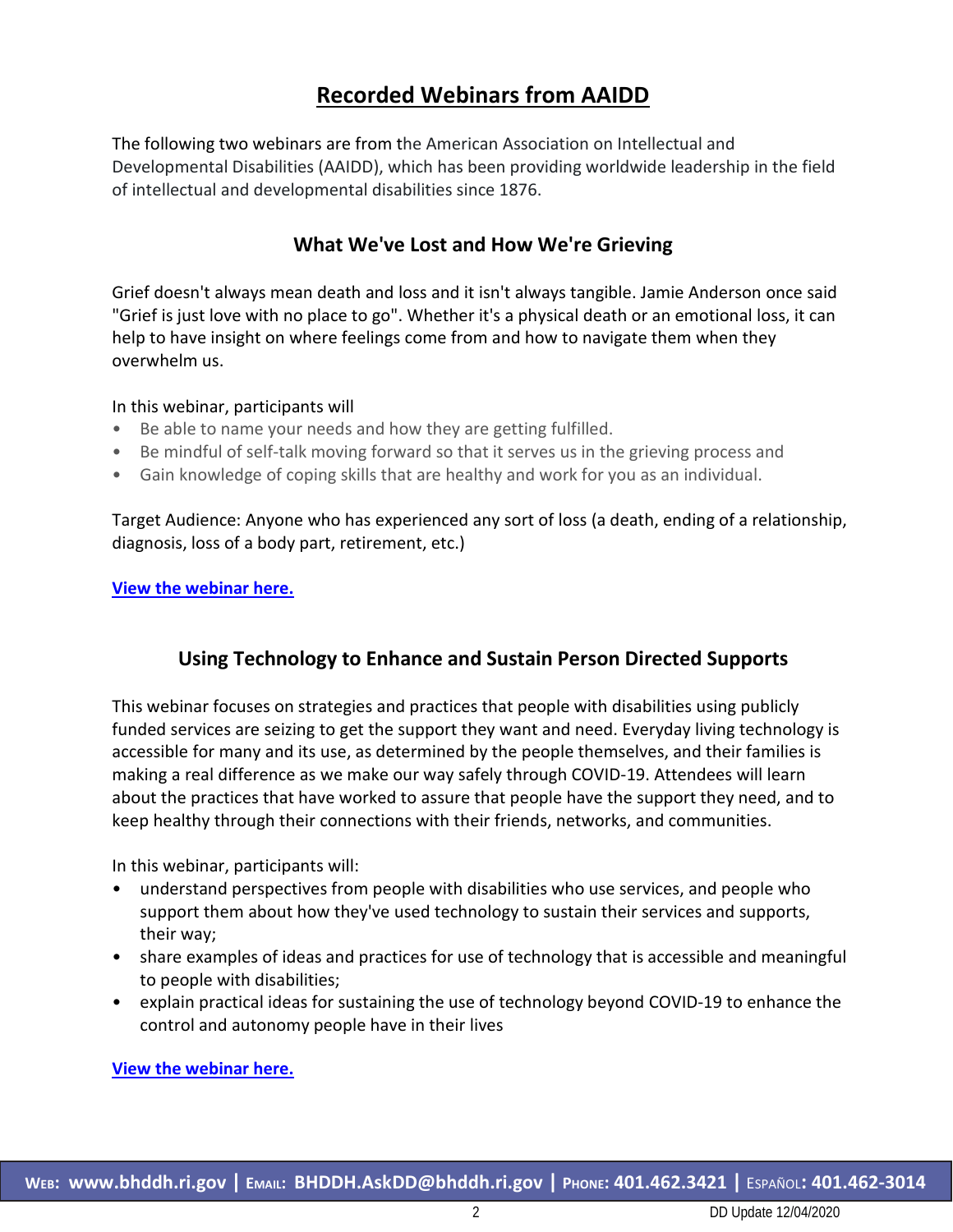### **ANNOUNCING Project Connect: Disability Support Phone Line**

Take time for your mental health, it is IMPORTANT! As the holidays rapidly approach and the Country is still in the midst of the COVID-19 pandemic many people are expressing feelings of depression, stress, anxiety, isolation, fear and other emotions that can make it challenging to get through the day let alone the holiday season. The Arc of California and the Stony Brook University School of Social Welfare have partnered to offer **Project Connect**, a telehealth support line for individuals with disabilities, their families, direct support professionals, and others who support individuals with intellectual or developmental disabilities. The **Project Connect** support line is staffed by graduate students in the School of Social Welfare and supervised by licensed social workers. The graduate students are able to offer a wide range of support services including counseling, wellness checks, depression screening, and referral to community services. Remember, you are not alone! Take the time to talk, **Project Connect is FREE**. Whether you are just feeling a little down and need someone to talk to, or you feel that you need on-going support **Project Connect** is here for you.





RESOURCE REFERRALS | ASSESSMENTS ONGOING WELLNESS CHECKS

An initiative of:

\* Stony Brook University

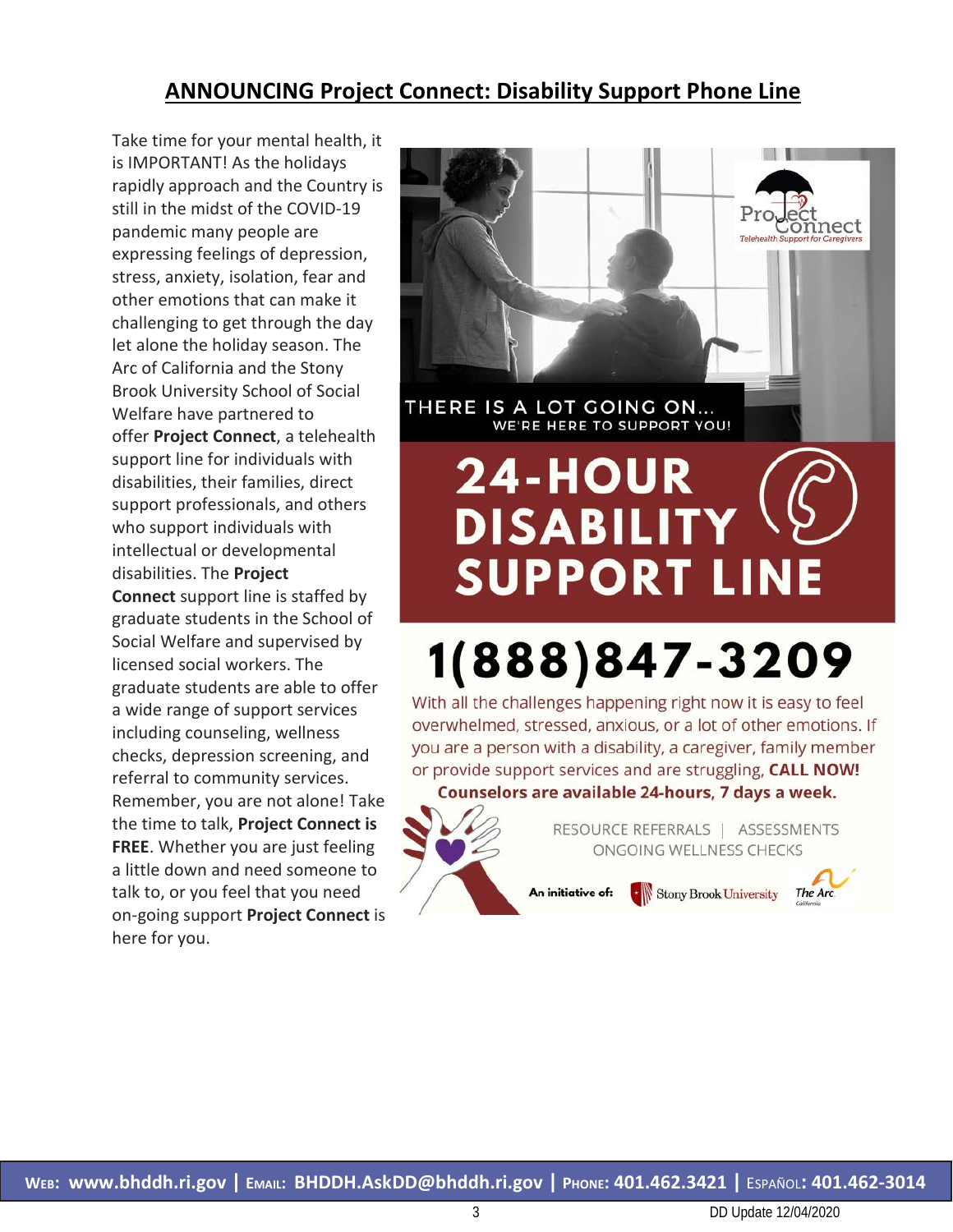### **Silver Linings**

**FREE virtual concert and conversation with Joanie Calem to celebrate International Day of Persons with Disabilities** *Songwriter Uses Music To Create Awareness About Disability*

Joanie Calem is an autism parent, teacher, songwriter, performer and disability awareness advocate. Since her first year of teaching in 1984, Joanie always had students with diverse learning styles, and learned to adjust her teaching in order to meet students where they are, building from their strengths and helping them learn to strategize their perceived weaknesses. Wearing the dual hat of both teacher and parent of a child with special needs, Joanie has extensive learning in the field of Sensory Processing Disorder. For the past four years she has been leading "concertconversations" for teachers, parents and communities, sharing original songs as starting points for discussions on how to build truly inclusive communities that allow room for the increasing "neurodiversity" in our world. These sessions focus on understanding how Sensory Processing Disorder presents in classrooms, community settings and other public spaces, and exploring simple strategies that can be put in place to make our environment more sensory



friendly for those that struggle with sensory overload. See examples of Joanie's concert-conversations:

[Joanie Calem, Teachers' Workshops, But First Do No Harm](https://youtu.be/c71W-Pj1AGg)

Kodem Kol Kavod [\(First of All, Respect\), Concert-Conversations About Inclusion and Disability Awareness](https://www.youtube.com/watch?v=MJCC7_UhJH0)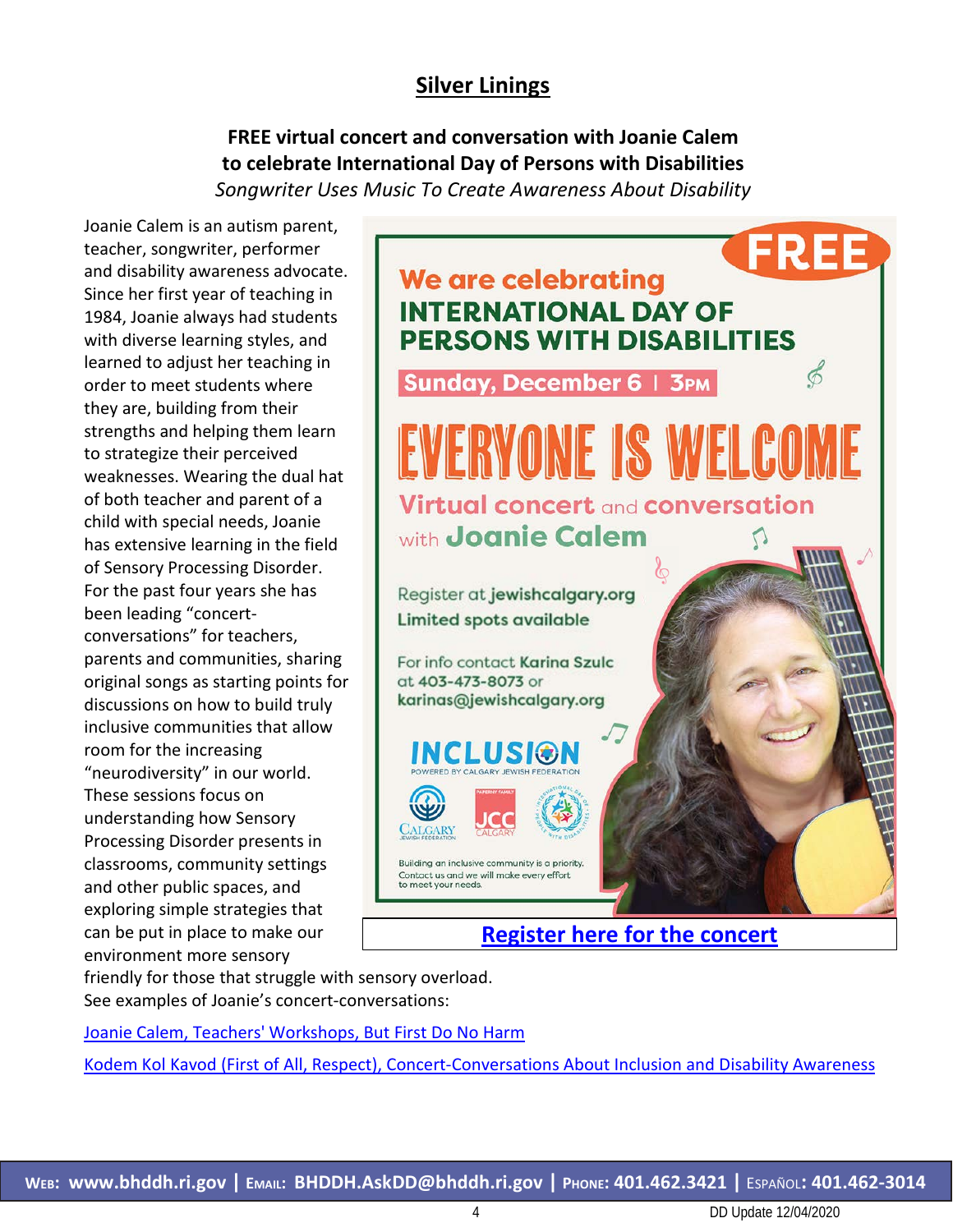### **If you are experiencing a mental health crisis, BH Link is here for you**

BH Link's mission is to ensure all Rhode Islanders experiencing mental health and substance use crises receive the appropriate services they need as quickly as possible in an environment that supports their recovery. Call 911 if there is risk of immediate danger. Visit the BH Link website at [www.bhlink.org](http://www.bhlink.org/) or for confidential support and to get connected to care:

#### CALL **(401) 414-LINK (5465)** If under 18 CALL: **(855) KID(543)-LINK(5465)**

Visit the 24-HOUR/7-DAY TRIAGE CENTER at 975 Waterman Avenue, East Providence, RI

### **Stay Informed with Information on COVID-19**

#### **Rhode Island Department of Health COVID-19 Resources**

| Hotline | (401) 222-8022 or 211 after hours;   |
|---------|--------------------------------------|
| Email   | RIDOH.COVID19Questions@health.ri.gov |
| Website | https://health.ri.gov/covid/         |

#### **Center for Disease Control COVID-19 Information**

| Website | cdc.gov/coronavirus                                                 |
|---------|---------------------------------------------------------------------|
| Videos  | https://www.cdc.gov/coronavirus/2019-ncov/communication/videos.html |
|         | Includes a link to ASL videos                                       |

# **BHDDH Information on COVID-19's Impact on DD Services and the DD Community**

Website [bhddh.ri.gov/COVID](http://www.bhddh.ri.gov/COVID) 

#### **RI Parent Information Network (RIPIN)**

| Website     | https://ripin.org/covid-19-resources/        |
|-------------|----------------------------------------------|
| Call Center | (401) 270-0101 or email callcenter@ripin.org |

#### **Advocates in Action – for videos and easy to read materials**

Website <https://www.advocatesinaction.org/> *Website offers BrowseAloud, which will read the website to you*

### **Sign Up for Our Email List**

If you aren't receiving email updates and newsletters from BHDDH, you can sign up on our

website. From the main BHDDH page at **bhddh.ri.gov**,

select **What's New**, then go to bottom and click on **DD** 

**Community Newsletter**. The link to sign up for the BHDDH

# **DD Community Newsletter** SIGN UP FOR THE BHDDH NEWSLETTER

Newsletter is directly below the title, as shown in the picture at right.

# **Contacting DD Staff**

DDD has put extended hour phone coverage in place with a central business hour phone number and an on-call number for nights and weekends.

If you have a vital need, please call the numbers on the next page. If you have any general questions or concerns, please email them if you can, in order to try to leave the phone lines free for those who need to call. We will do our best to address your questions directly or through future newsletters.